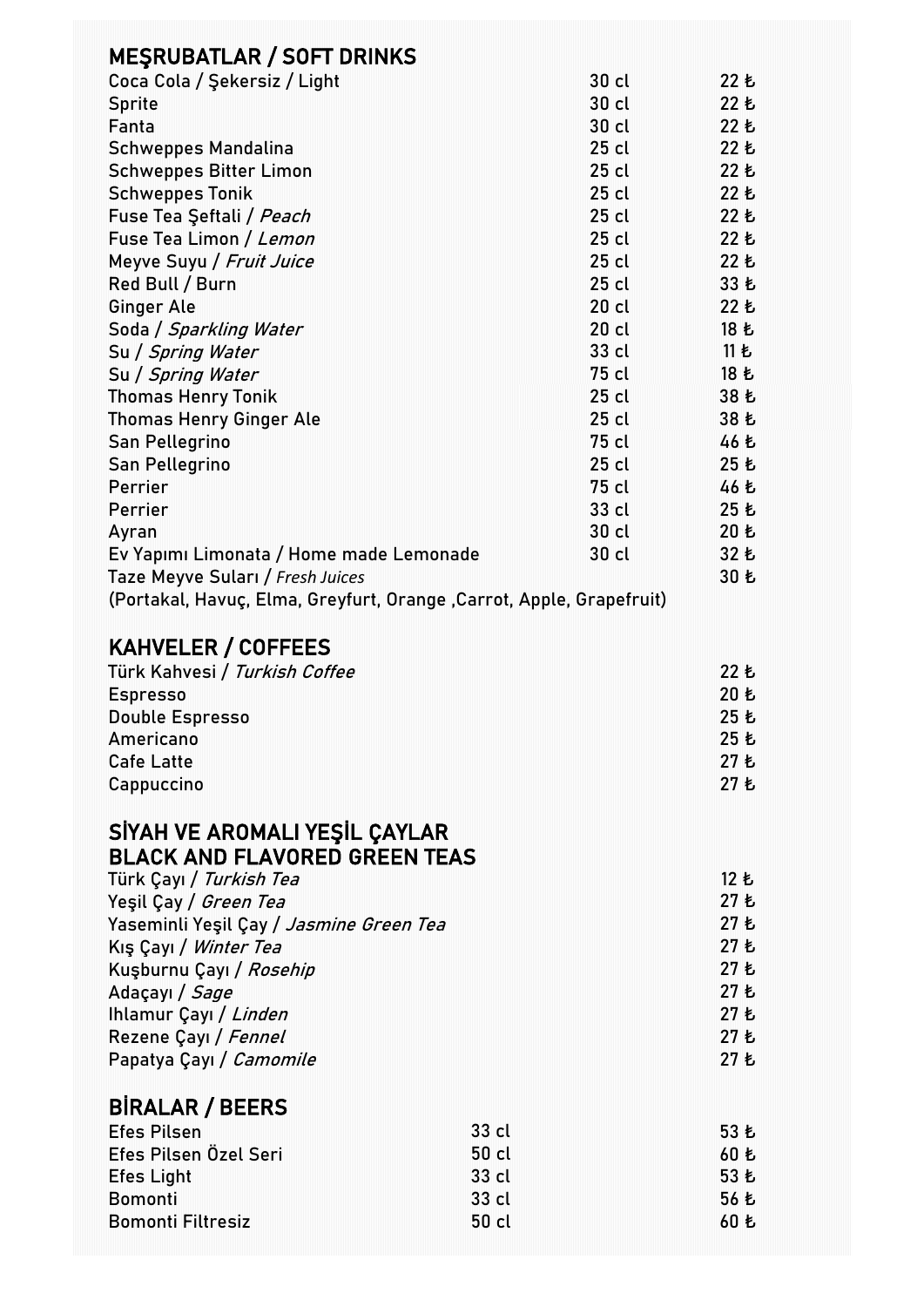| <b>BIRALAR / BEERS</b>                                                                                                                                                                                                                |       |             |
|---------------------------------------------------------------------------------------------------------------------------------------------------------------------------------------------------------------------------------------|-------|-------------|
| <b>Bomonti Red Ale</b>                                                                                                                                                                                                                | 33 cl | 56 乜        |
| <b>Bomonti Black</b>                                                                                                                                                                                                                  | 33 cl | 56 Ł        |
| Duvel                                                                                                                                                                                                                                 | 33 cl | 90 も        |
| Erdinger                                                                                                                                                                                                                              | 33 cl | 70 乜        |
| Grolsch                                                                                                                                                                                                                               | 45 cl | 80 も        |
| Miller                                                                                                                                                                                                                                | 33 cl | 65 も        |
| <b>Becks</b>                                                                                                                                                                                                                          | 33 cl | 65 も        |
| Amsterdam                                                                                                                                                                                                                             | 50 cl | <b>70 Ł</b> |
| Diğer İthal Biralar                                                                                                                                                                                                                   |       | 70 も        |
| <b>Other Import Beer</b>                                                                                                                                                                                                              |       |             |
| ÖZEL KOKTEYLLER / SIGNATURE COCKTAILS                                                                                                                                                                                                 |       |             |
| <b>SUNSET SANGRIA</b>                                                                                                                                                                                                                 |       | 95 も        |
| Blush Şarap, Sprite, Dilim Portakal, Yaban Mersini, Tarçın                                                                                                                                                                            |       |             |
| Blush Wine, Sprite, Sliced Orange, Blueberry, Cinnamon                                                                                                                                                                                |       |             |
|                                                                                                                                                                                                                                       |       |             |
| <b>POPCORN CANNONBALL</b>                                                                                                                                                                                                             |       | 100 も       |
| Rom, Viski, Patlamış Mısır Şurubu, Portakal Suyu,                                                                                                                                                                                     |       |             |
| Limon Suyu, Ananas Parçacıkları                                                                                                                                                                                                       |       |             |
| Rum, Whisky, Popcorn Syrup, Orange Juice,                                                                                                                                                                                             |       |             |
| Lemon Juice, Pineapple Cubes                                                                                                                                                                                                          |       |             |
|                                                                                                                                                                                                                                       |       |             |
| <b>ALOE VERA GIN</b>                                                                                                                                                                                                                  |       | 95 Ł        |
| Cin, Chambord Likör, Sprite, Aloe Vera, Armut, Salatalık,                                                                                                                                                                             |       |             |
| Siyah Üzüm, Nane                                                                                                                                                                                                                      |       |             |
| Gin, Chambord Liqueur, Sprite, Aloe Vera, Pear, Cucumber,                                                                                                                                                                             |       |             |
| <b>Black Grapes, Mint</b>                                                                                                                                                                                                             |       |             |
|                                                                                                                                                                                                                                       |       |             |
| <b>JACK BERRY SMASH</b>                                                                                                                                                                                                               |       | 105 も       |
| Viski, Şeftali Likörü, Limon Suyu, Böğürtlen Püresi, Sprite                                                                                                                                                                           |       |             |
| Whisky, Archers, Lemon Juice, Blackberry Puree, Sprite                                                                                                                                                                                |       |             |
| <b>SMOKED LYCHEE</b>                                                                                                                                                                                                                  |       | 120 も       |
| Kanyak, Viski, Siyah Rum, Menekşe Şurubu                                                                                                                                                                                              |       |             |
| Angostura Bitter, Portakal Suyu, Çikolata Şurubu                                                                                                                                                                                      |       |             |
| Cognac, Whisky, Black Rum, Violet Syrup                                                                                                                                                                                               |       |             |
| Angostura Bitter, Ornage Juice, Chocolate Syrup                                                                                                                                                                                       |       |             |
|                                                                                                                                                                                                                                       |       |             |
| <b>FATHER'S INVANTION</b>                                                                                                                                                                                                             |       | 100 も       |
| Johnny Walker Black Label, Luxardo Green                                                                                                                                                                                              |       |             |
| Apple, Ev Yapımı Kombucha Çayı, Bal                                                                                                                                                                                                   |       |             |
| Johnny Walker Black Label, Luxardo Green                                                                                                                                                                                              |       |             |
| Apple, Home Made Kombucha Tea, Honey                                                                                                                                                                                                  |       |             |
|                                                                                                                                                                                                                                       |       |             |
|                                                                                                                                                                                                                                       |       | 100 も       |
|                                                                                                                                                                                                                                       |       |             |
|                                                                                                                                                                                                                                       |       |             |
|                                                                                                                                                                                                                                       |       |             |
|                                                                                                                                                                                                                                       |       |             |
| <b>CHILI POSSION</b><br>Olmeca Blanco, Cointreau, Tutku Meyve<br>Püresi, Misket Limon Suyu, Portakal Suyu,<br>Ezilmiş Şili Biberi<br>Olmeca Blanco, Cointreau, Passion Fruit Puree,<br>Lime Juice, Orange Juice, Crushed Chili pepper |       |             |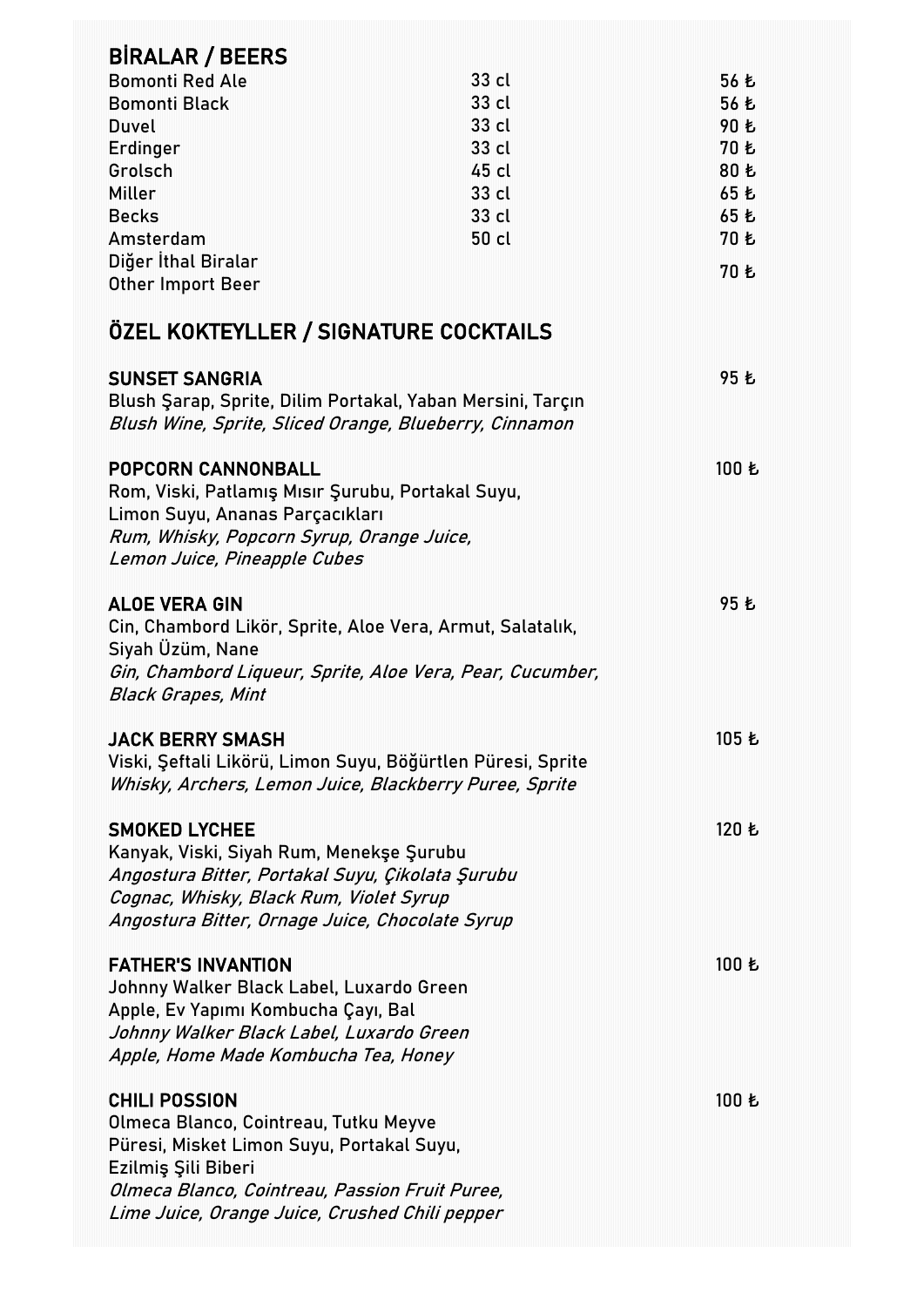| <b>PEAR &amp; GINGER</b><br>Olmeca Blanco, Misket Limonu, Armut &<br>Zencefil Parçaları, Misket Limonu Suyu,<br><b>Şeker Şurubu</b><br>Olmeca Blanco, Lime, Pear & Ginger Particles,<br>Lime Juice, Sugar Syrup | 95 乜  |
|-----------------------------------------------------------------------------------------------------------------------------------------------------------------------------------------------------------------|-------|
| <b>SHORT TAIL</b><br>Beefeater, Yaban Mersini Suyu,<br>Fesleğen, Bal<br>Beefeater, Cranberry Juice, Basil, Honey                                                                                                | 95 乜  |
| <b>BEDEVI</b><br>Jim Beam, Zencefil Likörü, Ev Yapımı<br>Karamel Şurubu, Greyfurt Suyu, Hurma<br>Jim Beam, Ginger Liqueur, Home Made<br>Caramel Syrup, Grapefruit juice,<br>Date Palm Fruit                     | 95 乜  |
| KÜBA KOKTEYLLERİ / CUBAN COCKTAILS                                                                                                                                                                              |       |
| <b>FLORIDITA</b><br>Havana Club, Limon Suyu, Şeker Şurubu<br>Havana Club, Lemon Juice, Sugar Syrup                                                                                                              | 95 乜  |
| <b>PAPA HEMINGWAY</b><br>Havana Club, Luxardo Maraschino,<br><b>Greyfurt Suyu</b><br>Havana Club, Luxardo Maraschino,<br>Grapefruit Juice                                                                       | 95 Ł  |
| <b>MULATA</b><br>Havana Club, Limon Suyu,<br>Kakao Kreması (Şekersiz)<br>Havana Club, Lemon Juice,<br>Cacao Cream (Without Sugar)                                                                               | 95 Ł  |
| <b>HAVANA SPECIAL</b><br>Havana Club, Luxardo Maraschino,<br>Ananas Püresi<br>Havana Club, Luxardo Maraschino,<br><b>Pineapple Puree</b>                                                                        | 100 も |
| <b>PRESIDENTE</b><br>Havana Club, Martini Bianco,<br>Cointreau, Turunç Şurubu<br>Havana Club, Martini Bianco,<br>Cointreau, Blue Curacao Syrup                                                                  | 95 乜  |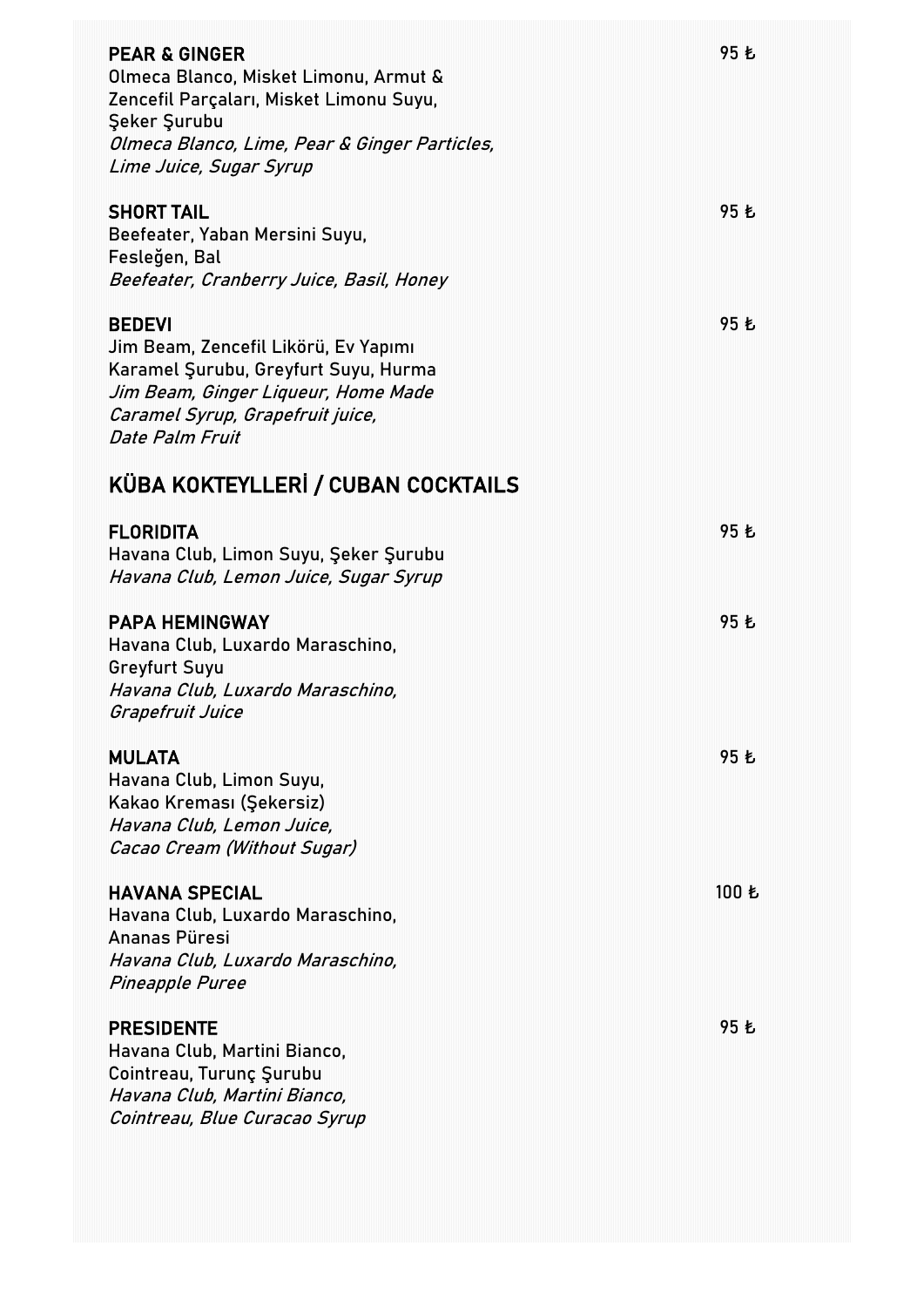## MARGARİTA KOKTEYLLERİ / MARGARITA COCKTAILS

| <b>COSMORITA</b><br>Olmeca Blanco, Cointreau, Limon Suyu,<br>Kızılcık Suyu, Şeker Şurubu<br>Olmeca Blanco, Cointreau, Lemon Juice,<br>Cranberry Juice, Sugar Syrup                                    | 100 も |
|-------------------------------------------------------------------------------------------------------------------------------------------------------------------------------------------------------|-------|
| <b>SPICE TOP SHELF MARGARITA</b><br>Olmeca Blanco, Cointreau, Portakal, Limon<br>Suyu, Agave Şurubu, Jalapeno Biber<br>Olmeca Blanco, Cointreau, Orange, Lemon<br>Juice, Agave Syrup, Jalapeno Pepper | 100 Ł |
| <b>MAMA'S JAM MARGARITA</b><br>Olmeca Blanco, Cointreau, Kayısı Marmelatı<br>Olmeca Blanco, Cointreau, Apricot Marmalade                                                                              | 100 Ł |
| <b>MEXICAN LEMONADE</b><br>Olmeca Blanco, Limonata,<br>Portakal Suyu, Limon, Fesleğen<br>Olmeca Blanco, Lemonade,<br>Orange Juice, Lime, Basil                                                        | 95 乜  |
| <b>LIME ON THE ROCKS</b><br>Olmeca Blanco, Cointreau,<br>Agave Şurubu, Limon Suyu<br>Olmeca Blanco, Cointreau,<br>Agave Syrup, Lemon Juice                                                            | 100 Ł |
| <b>MARTINI KOKTEYLLERI / MARTINI COCKTAILS</b>                                                                                                                                                        |       |
| <b>ICE BREAKER</b><br>Absolut Blue, Chambord, Martini Rosso, Portakal Suyu<br>Absolut Blue, Chambord, Martini Rosso, Orange Juice                                                                     | 95 乜  |
| <b>CARAMEL APPLE</b><br>Absolut Blue, Elma Suyu, Ev Yapımı Karamel Şurubu<br>Absolut Blue, Apple Juice, Home Made Caramel Syrup                                                                       | 95 乜  |
| <b>RED HOT CHILI</b><br>Absolut Blue, Yaban Mersini Suyu, Şeker Şurubu<br>Absolut Blue, Cranberry Juice, Sugar Syrup                                                                                  | 95 乜  |
| <b>EL DUELO</b><br>Olmeca Blanco, Agave Şurubu,<br>Demir Hindi Şerbeti, Misket Limon Şurubu<br>Olmeca Blanco, Agave Syrup,<br>40 Spices Tamarind Sherbet, Lime Syrup                                  | 95 も  |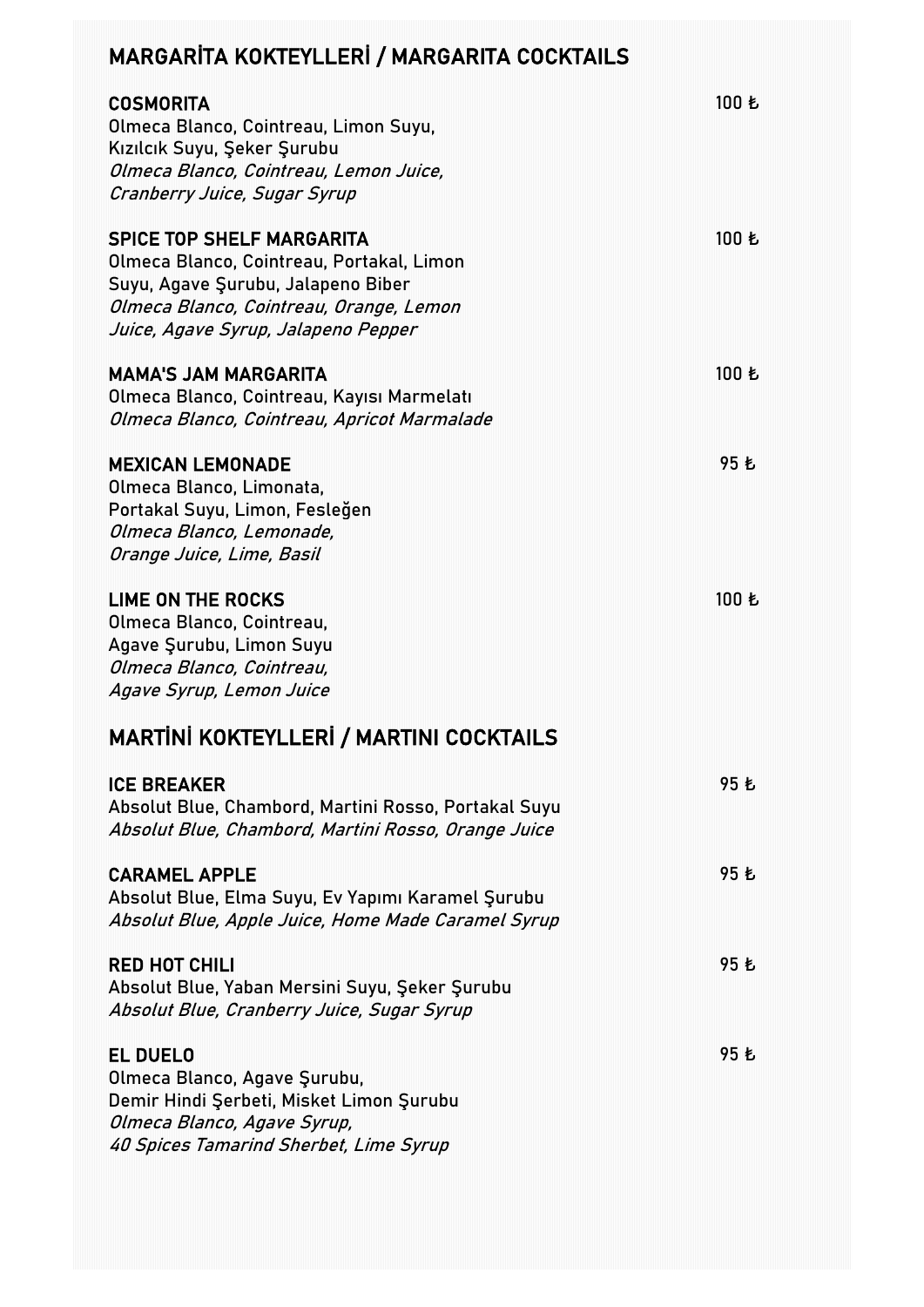| KLASİK KOKTEYLLER / CLASSIC COCKTAILS                                                                                                                                                                                                        |                                                                     |                                                                             |
|----------------------------------------------------------------------------------------------------------------------------------------------------------------------------------------------------------------------------------------------|---------------------------------------------------------------------|-----------------------------------------------------------------------------|
| <b>NEGRONI</b><br>Beefeater, Martini Rosso, Campari<br>Beefeater, Martini Rosso, Campari                                                                                                                                                     |                                                                     | 100 も                                                                       |
| <b>GENTLEMENS MANHATTAN</b><br>Gentleman Jack, Martini Rosso, Angostura Bitter<br>Gentleman Jack, Martini Rosso, Angostura Bitter                                                                                                            |                                                                     | 105 も                                                                       |
| <b>OLD FASHIONED</b><br>Gentleman Jack, Angostura Bitter, Esmer Şeker<br>Gentleman Jack, Angostura Bitter, Brown Sugar                                                                                                                       |                                                                     | 100 も                                                                       |
| <b>LONG ISLAND ICE TEA</b><br>Havana Club, Absolut Blue, Olmeca Blanco,<br>Beefeater, Cointreau, Coca Cola, Limon Suyu<br>Havana Club, Absolut Blue, Olmeca Blanco,<br>Beefeater, Cointreau, Lemon Juice, Coca Cola                          |                                                                     | 130 も                                                                       |
|                                                                                                                                                                                                                                              |                                                                     |                                                                             |
| <b>VERMOUTH &amp; BITTER</b><br><b>Martini Dry</b><br><b>Martini Bianco</b><br><b>Martini Rosso</b><br>Campari<br>Jagermeister<br><b>Fernet Branca</b><br><b>Cinzano Rosso</b><br><b>Aperol Aperitivo</b>                                    | 75 も<br>75 乜<br>75 乜<br>75 乜<br>90 乜<br>80 乜<br>75 乜<br>75 Ł        | 900 も<br>900 も<br>900 も<br>1275 も<br>1530 乜<br>960 も<br>1275 も<br>1275 も    |
| <b>VISKILER / WHISKIES</b>                                                                                                                                                                                                                   |                                                                     |                                                                             |
| <b>STANDART WHISKIES</b><br><b>J&amp;B</b><br><b>Cutty Sark</b><br><b>Famous Grouse</b><br>Johnnie Walker Red Label<br><b>Ballantine's</b><br>Dewar's                                                                                        | 80 も<br>80 Ł<br>80 Ł<br>80 Ł<br>80 Ł<br>80 Ł                        | 880 も<br>880 も<br>880 乜<br>880 も<br>880 も<br>880 も                          |
| <b>PREMIUM WHISKIES</b>                                                                                                                                                                                                                      |                                                                     |                                                                             |
| Johnnie Walker Black Label<br>Johnnie Walker Double Black<br>Johnnie Walker Platinum Label<br>Johnnie Walker Blue Label<br>Dimple 15 Years Old<br>Chivas Regal 12 Years Old<br>Chivas Regal 18 Years Old<br><b>Chivas Regal 25 Years Old</b> | 100 も<br>120 Ł<br>200 も<br>430 も<br>90 も<br>100 も<br>175 も<br>500 乜 | 1100 も<br>1320 乜<br>2200 乜<br>4730 も<br>990 乜<br>1100 も<br>1925 も<br>5500 乜 |
| <b>Chivas Regal Extra</b><br><b>Royal Salute</b>                                                                                                                                                                                             | 120 Ł<br>290 も                                                      | 1320 も<br>3190 も                                                            |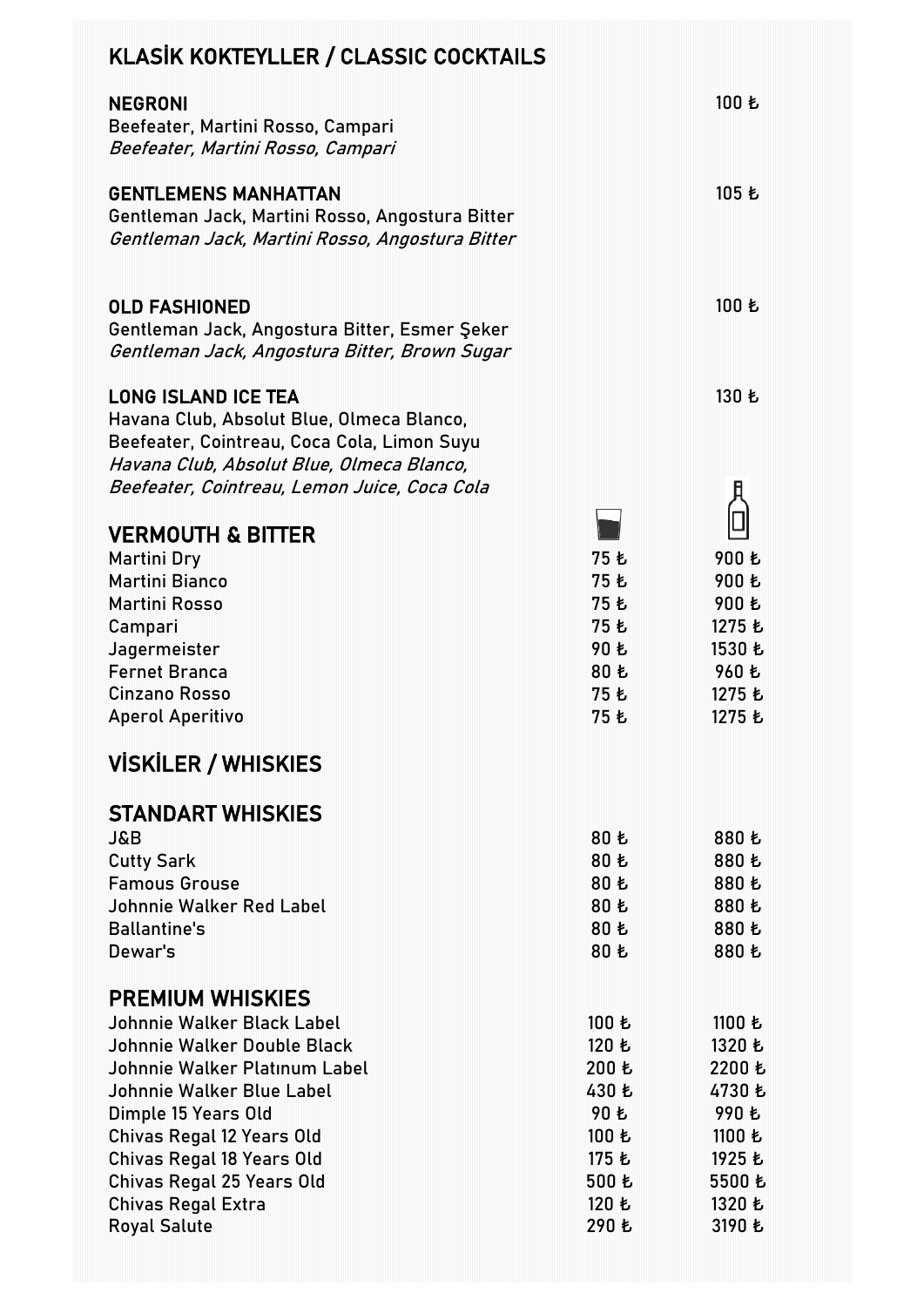| <b>IRISH WHISKIES</b>              |       |         |
|------------------------------------|-------|---------|
| Jameson                            | 78 も  | 860 も   |
| <b>Jameson Black Barrel</b>        | 98 乜  | 1070 も  |
|                                    |       |         |
| <b>CANADIAN WHISKY</b>             |       |         |
| <b>Canadian Club</b>               | 78 も  | 860 乜   |
| SINGLE MALT WHISKIES               |       |         |
| <b>Glenfiddich 12 Years Old</b>    | 130 Ł | 1430 も  |
| Glenmorangie Original              | 125 も | 1375 も  |
| <b>Macallan 12 Years Old</b>       | 210 も | 2310 も  |
| Talisker 10 Years Old              | 140 も | 1540 乜  |
| Lagavulin 16 Years Old             | 160 も | 1760 も  |
| <b>Glenlivet 12 Years Old</b>      | 130 も | 1430 も  |
| <b>Glenlivet 18 Years Old</b>      | 180 も | 2090 も  |
| Oban 14 Years Old                  | 160 も | 1760 も  |
| <b>Chivas Regal Ultis</b>          | 415 も | 4565 も  |
| Cardhu 12 Years Old                | 135 Ł | 1485 も  |
| Kavalan                            | 200 も | 2200 も  |
| Aberlour 12 Year Old               | 130 も | 1430 乜  |
|                                    |       |         |
| <b>BOURBON WHISKIES</b>            |       |         |
| <b>Jim Beam White</b>              | 95 乜  | 1045 も  |
| <b>Jack Daniel's</b>               | 100 も | 1100 も  |
| <b>Gentleman Jack</b>              | 110 も | 1210 も  |
| <b>Jack Daniel's Single Barrel</b> | 160 も | 1760 も  |
| <b>Jack Daniel's Honey</b>         | 100 も | 1100 も  |
|                                    |       |         |
| <b>KANYAKLAR / COGNACS</b>         |       |         |
| Courvoisier V.S.                   | 150 乜 | 1650 乜  |
| <b>Hennessy V.S</b>                | 150 乜 | 1650 乜  |
| Remy Martin V.S.O.P                | 180 も | 1980 も  |
| Hennessy X.O                       | 375 も | 4125 も  |
| Martel X.O                         | 400 乜 | 4400 乜  |
| <b>Hennessy Paradis</b>            |       | 16478 も |
| <b>Remy Martin Louis XIII</b>      |       | 29960 乜 |
|                                    |       |         |
| <b>GRAPPA</b>                      |       |         |
| <b>Brachetto</b>                   | 95 Ł  | 1050 も  |
| <b>Pisco Lapostolle</b>            | 130 乜 | 1430 乜  |
|                                    |       |         |
| <b>ROM / RUM</b>                   |       |         |
| Bacardi Carta Blanca               | 92 乜  | 1015 も  |
| <b>Bacardi Black</b>               | 120 も | 1320 乜  |
| <b>Captain Morgan Gold</b>         | 80 乜  | 880 も   |
| Havana Club Anejo 3 Anos           | 80 乜  | 880 も   |
| Havana Club 7 Star                 | 92 乜  | 1015 も  |
| <b>Havana Club Selection</b>       | 120 も | 1320 乜  |
| Canario Cachaça                    | 102 も | 1122 も  |
|                                    |       |         |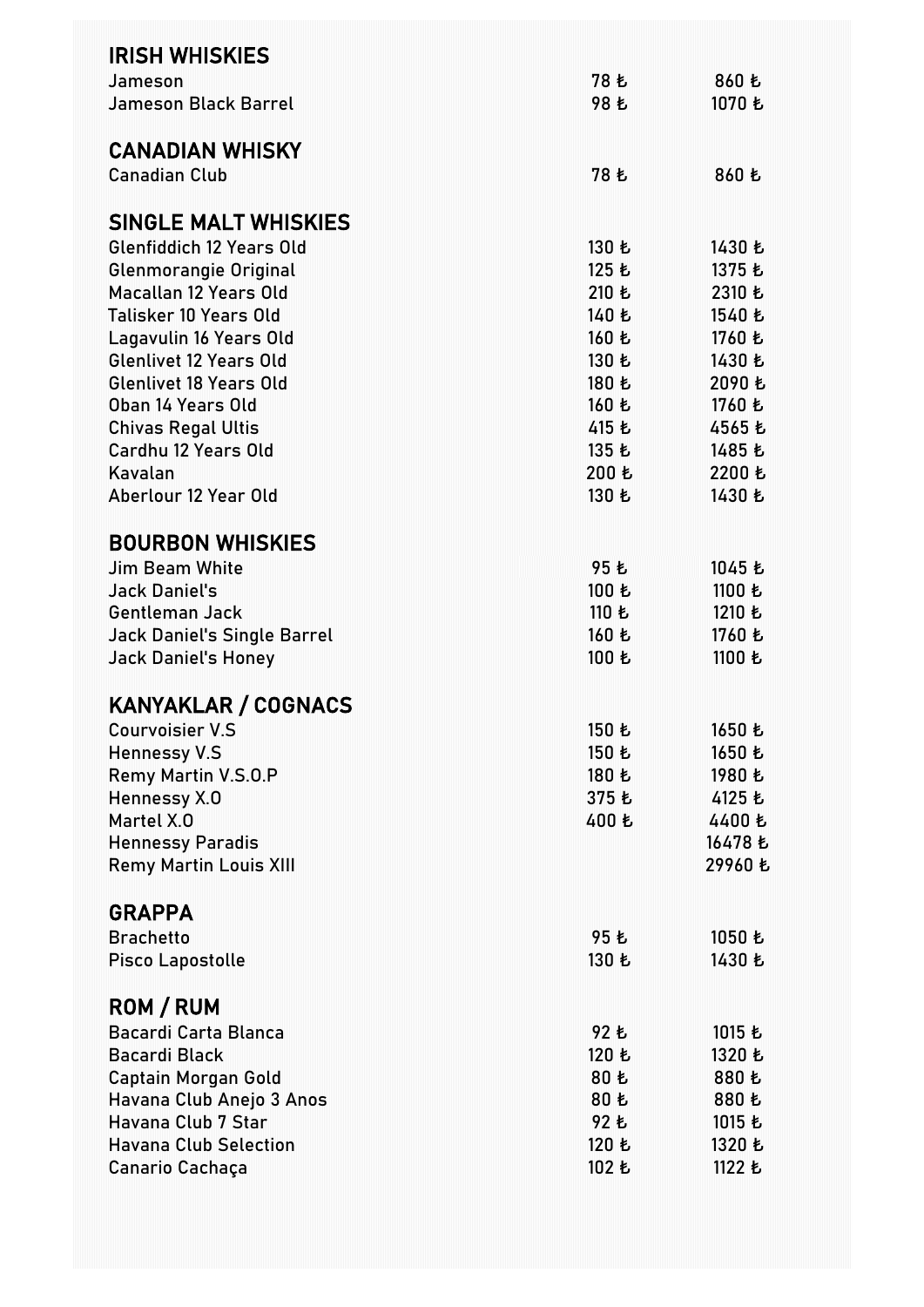| CIN / GIN                              |       |                   |              |
|----------------------------------------|-------|-------------------|--------------|
| <b>Beefeater</b>                       |       | 80 も              | 880 も        |
| Gordon's                               |       | 80 も              | 880 乜        |
| <b>Bombay Sapphire</b>                 |       | 120 も             | 1320 も       |
| <b>Tanqueray</b>                       |       | 110 も             | 1210 も       |
| <b>Tanqueray No Ten</b>                |       | 120 も             | 1320 乜       |
| <b>Hendricks</b>                       |       | 140 も             | 1540 乜       |
| Monkey 47                              |       | 140 も             | 1260 乜       |
| <b>Gin Mare</b>                        |       | 150 も             | 1650 も       |
| <b>The Botanist</b>                    |       | 135 も             | 1485 も       |
| <b>Bulldog</b>                         |       | 150 乜             | 1650 乜       |
|                                        |       |                   |              |
| <b>TEKILA / TEQUILA</b>                |       |                   |              |
| Sierra Silver                          |       | 85 も              | 900 乜        |
| Olmeca Blanco                          |       | 80 乜              | 880 乜        |
| Olmeca Gold                            |       | 85 乜              | 900 も        |
| <b>Patron Silver</b>                   |       | 175 も             | 1780 も       |
| <b>Patron Reposado</b>                 |       | 195 も             | 1840 も       |
|                                        |       | 200 も             | 2200 Ł       |
| Patron Anejo                           |       |                   |              |
| VOTKA / VODKA                          |       |                   |              |
| <b>Absolut Blue</b>                    |       | 80 も              | 880 乜        |
| <b>Absolut Citron</b>                  |       | 80 乜              | 880 も        |
| <b>Absolut Ruby Red</b>                |       | 80 乜              | 880 も        |
| <b>Absolut Elyx</b>                    |       | 125 Ł             | 1375 も       |
| <b>Smirnoff Red</b>                    |       | 80 乜              | 880 も        |
| <b>Smirnoff Green Apple</b>            |       | 80 Ł              | 880 も        |
| <b>Finlandia Platinium</b>             |       | 100 も             | 1100 も       |
| <b>Russian Standard Original</b>       |       | 110 も             | 1210 も       |
| <b>Russian Standard Gold</b>           |       | 110 も             | 1210 も       |
| <b>Ketel One</b>                       |       | 120 Ł             | 1320 乜       |
|                                        |       |                   |              |
| VOTKA / VODKA                          |       |                   |              |
| <b>Grey Goose</b>                      |       | 200 も             | 2200 乜       |
| <b>Belvedere</b>                       |       | 150 も             | 1650 乜       |
| <b>Belvedere Intense</b>               |       | 130 も             | 1430 乜       |
| Stolichnaya Elit                       |       | 170 も             | 1870 乜       |
| Beluga                                 |       | 170 も             | 1870 も       |
| Kauffman                               |       | 200 も             | 2200 Ł       |
| <b>Titos</b>                           |       | 145 も             | 1595 乜       |
|                                        |       |                   |              |
| <b>RAKILAR / ANISE SPIRITS</b>         | 5 cl  | 35 cl             | <b>70 cl</b> |
| Yeni Rakı                              | 70 乜  | 420 乜             | 770 も        |
| Yeni Rakı Yeni Seri                    | 70 も  | 420 乜             | 770 も        |
| Yeni Rakı Ala                          | 80 乜  | 480 も             | 890 乜        |
| <b>Efe Classic</b>                     | 70 も  | *                 | 770 も        |
|                                        |       |                   |              |
| Efe Yaş Üzüm Rakısı<br><b>Efe Gold</b> | 75 Ł  | 450 乜             | 825 乜        |
|                                        | 75 乜  | 450 も<br>*        | 825 乜        |
| Efe 5 Yıllık                           | 170 も | *                 | 1870 乜       |
| Karaefe                                | 75 も  |                   | 825 乜        |
| Tekirdağ Rakı                          | 70 も  | 420 も<br>$^\star$ | 770 も        |
| Tekirdağ Altın Seri                    | 75 Ł  | *                 | 825 乜        |
| Tekirdağ No Ten                        | 90 乜  | *                 | 990 乜        |
| Tekirdağ Trakya Serisi                 | 75 Ł  |                   | 825 も        |